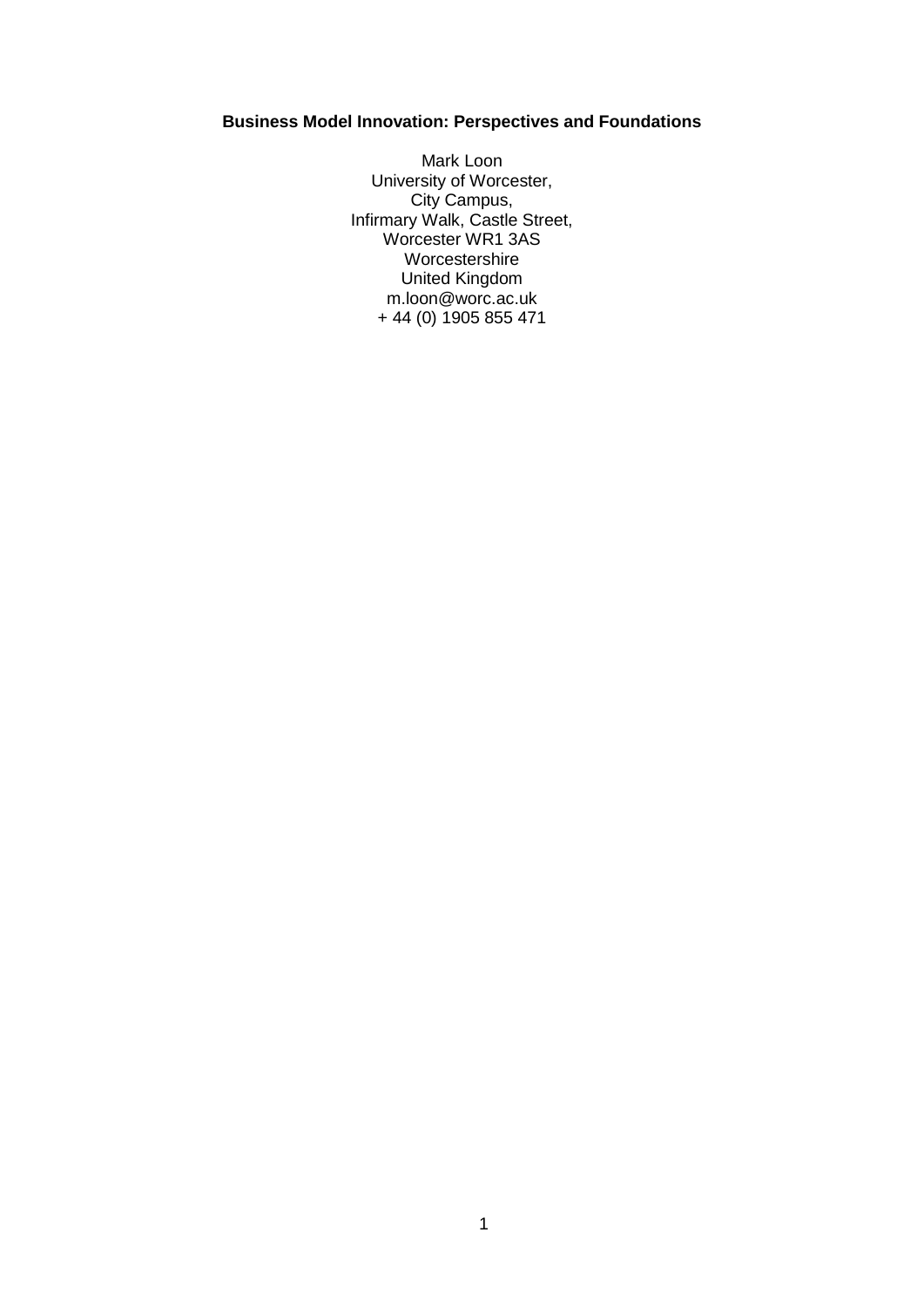### **Business Model Innovation: Perspectives and Foundations**

Summary: This is a conceptual paper that aims to identify the key perspectives on business model innovation. Understanding the theoretical and conceptual underpinnings of business model innovation is crucial in facilitating organisation in reinventing their business models. Through a comprehensive literature review, three perspectives are identified. Business model innovation is a complex construct. There is no single approach or method in undertaking business model innovation. Successful undertaking of business model innovation depends on a number of factors. Dynamic capabilities and internal capabilities are just two of many important factors.

Key words: Business model, business model innovation, dynamic capabilities, design, activity systems

Conference track: Innovation

Word count: 5,000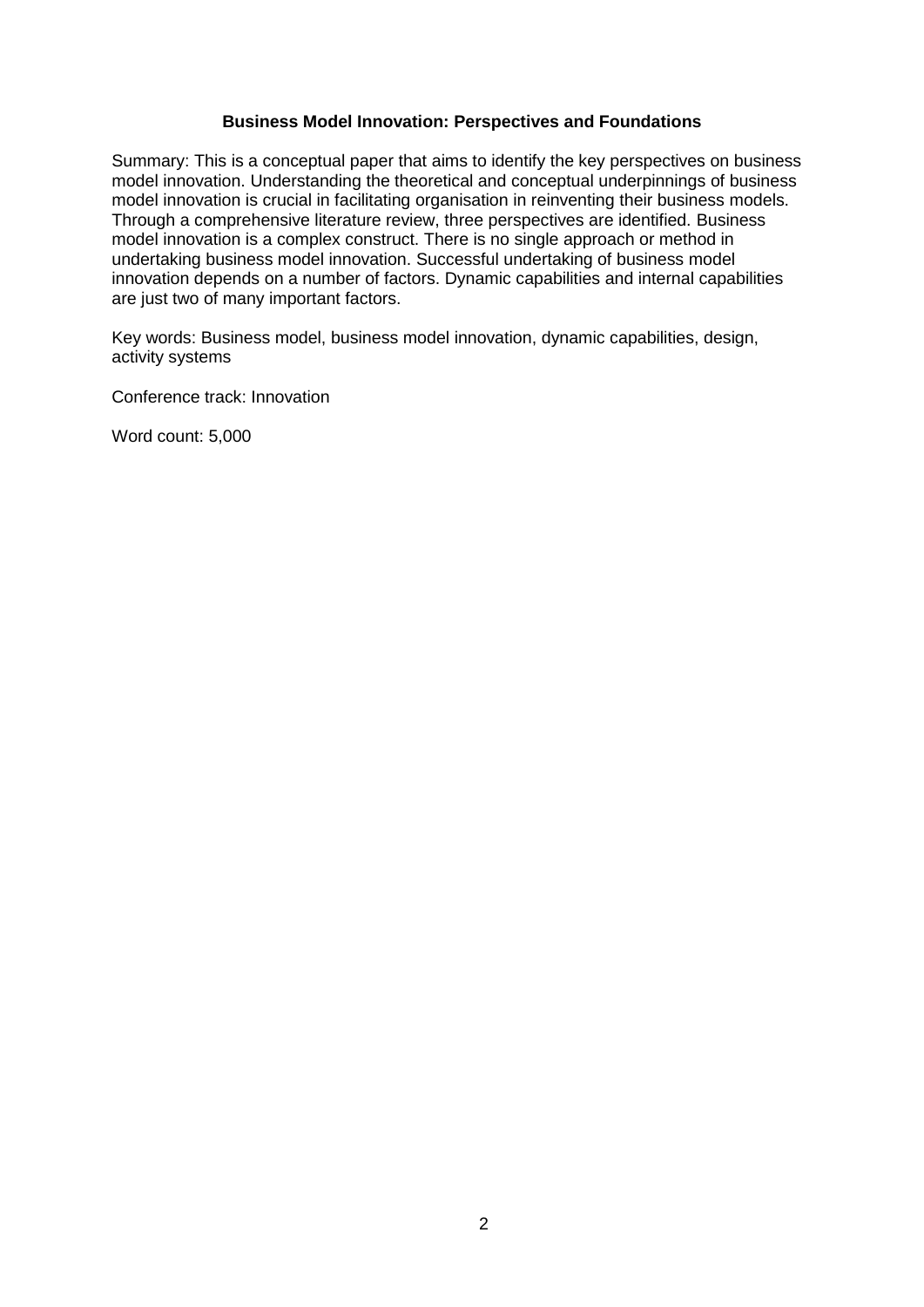# **1. Introduction**

Business model innovation is a key competitive advantage for organisations and is a phenomenon that is well researched. The growth of the use of the term 'business model' parallels with that the growth of firms with the NASDAQ stock exchange (Osterwalder, Pigneur, & Tucci, 2005), which infers that the term 'business models' were used to describe organisations whose business did not fit with other organisation is contemporary industry at that time. Bander-Fuller and Morgan (2010) state that business models are a product of both practice and academia. Practitioners develop new business models, whilst scholars describe and study the business models that are successful in identifying rules and idiosyncratic attributes of the business model e.g. Southwest Airline (Morris, Schindehutte, & Allen, 2005). The aim of this paper is to identify the key perspectives on business model innovation and to correspond these perspectives to the key supporting theories and concepts. Section two contains a discussion on the concept of business model and the criteria in evaluating its effectiveness. Section three contains the three perspectives on business model innovation, whilst section four identifies the key theories and concept that underpin these perspectives, and with section five containing the conclusion.

# **2. Business Model**

Business models tells the story of how businesses make money (Magretta, 2002). Chesbrough and Rosenbloom (2002) assert that business models are an organisation's dominant logic. Zott and Amit (2010) posit that business models are a *language* a tool, whilst Doganova and Eyquem-Renault (2009) claim that business models are "market and exploration devices" used to gauge the feasibility of the business. Teece's (2010, p. 172) definition encapsulates the preceding conceptualisation of business models as he states that "*the essence of a business model is in defining the manner by which the enterprise delivers value to customers, entices customers to pay for value, and converts those payments to profit. It thus reflects management's hypothesis about what customers want, how they want it, and how the enterprise can organize to best meet those needs, get paid for doing so, and make a profit*". The varied definitions and conceptualisations of business models make it one of the most misunderstood terms and concepts in business and management (Afuah & Tucci, 2003; H. Chesbrough, 2011; Linder & Cantrell, 2000; Osterwalder et al., 2005). Below we present three views that may help provide a better understanding of business models.

## 2.1. Business models: recipe and visual building blocks

Baden-Fuller and Morgan (2010) posit that business model innovation is a heuristic and isreflexive. Using a culinary analogy, they assert that business models innovation is like cooking with each business model being developed through "recipes" that are unique based on the tacit knowledge and insights of individual entrepreneurs and managers (as the cook). Organisations that wish to compete should possess the key threshold 'ingredients' i.e. business model components such as the value proposition and core competencies however, it is the "recipe" entrepreneurs and managers develop that make a business model successful and unique (Baden-Fuller & Morgan, 2010). Thus, some organisations may have the same 'ingredients' i.e. business model components but may have significantly different business models i.e. 'recipes'.

In linking this to the relationship between practitioners and scholars, Baden-Fuller and Morgan (2010) observes "recipes" as a concept that lays between the "principles" of a business model typology (i.e. general theory) and the "templates" i.e. rules. Whilst ingredients are not secrets, recipes are the capabilities of entrepreneurs, managers and leaders. Thus, the source of business model innovation is the individuals within an organisation. Organisations may have the same "ingredients" but different "recipes" i.e.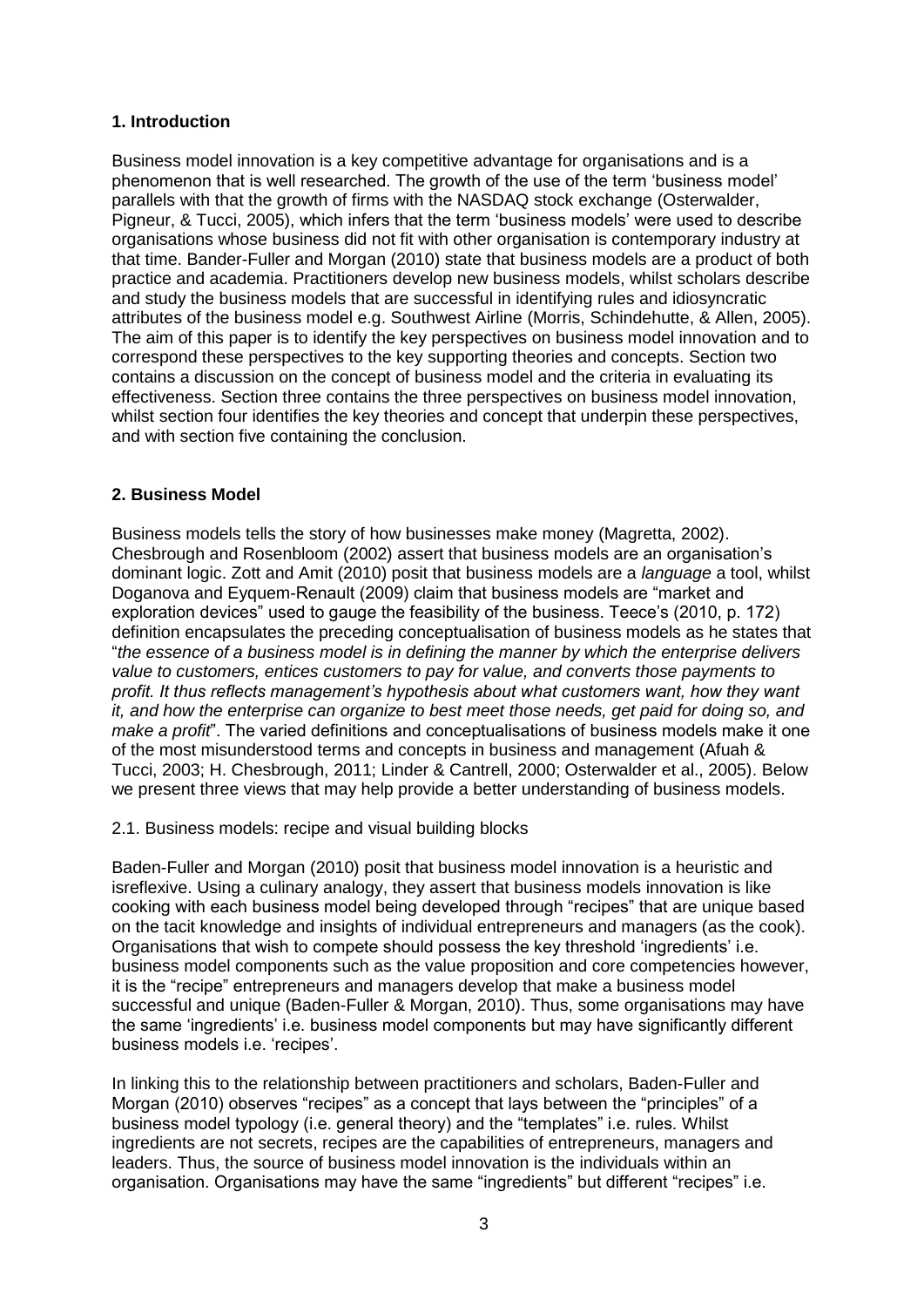business model, for different markets, or repeat the "recipe" for different markets but with different "ingredients".

Business models can also be described as building blocks as Burgi, Victor and Lentz (2004) assert that reconfiguring business models can is akin to building something new using a Lego blocks. Business models must be explicit and visual to allow meaningful reconfiguration (Bürgi, Victor, & Lentz, 2004). Adopting a similar view, Osterwalder, Pigneur and Tucci (2005) stress the importance of the visual aspect of business models. This emphasis can be observed as they stressed the term 'model' as "*a simplified description and representation of a complex entity or process*" (p. 4).

Putting this definition of model together with that of 'business', which is"*the activity of providing goods and services involving financial, commercial and industrial aspects*" (p. 5), they define a business model as "*a conceptual tool containing a set of objects, concepts and their relationships with the objective to express the business logic of a specific firm. Therefore we must consider which concepts and relationships allow a simplified description and representation of what value is provided to customers, how this is done and with which financial consequences*" (p. 5).

#### 2.2. Business models effectiveness

It is clear how a unique business models may have an advantage over others. However, how does one compare and evaluate these business model? Casadesus-Masanell and Ricart (2011) addresses this by positing that there are three characterises of a sound and effective business model; 1) the overall business model is aligned with organisational goals, 2) the elements in the business model are self-reinforcing, and 3) the overall business model is robust.

The need for the overall business model to be aligned with organisational goals is apparent as it drives all organisational actors in the same direction. In addition, the elements (or building blocks) within a business model must be self-reinforcing. Self-reinforcing is more than just about consistency amongst the elements. It is about each elements complementing and fortifying one another. Casadesus-Masanell and Ricart (2011) cite the case of Ryanair whose business model elements reinforce one another (e.g. standardise fleet and economies of scale for maintenance).

Last but not least, a business model innovation is sustainable when the overall business model is robust. A business model is considered robust when it is difficult to imitate in its entirety, negates the bargaining power of buyers and suppliers that may hold up the business model, the business model can tolerate changes and slack/ buffers can be built into it. In addition, the business model is as valuable as the value proposition itself, if not more, so that competitors that offer substitutes for the organisations value proposition are not able to threaten the organisation (Casadesus-Masanell & Ricart, 2011).

#### 2.3. Inadequacy of business model effectiveness

An organisation's business model is usually based on heuristic logic i.e. how best to organise the business and its link with the external environment to enable the realisation of the organisations' value proposition. As an organisation becomes familiar with its present ways of doing things and with its environment, its heuristic logic becomes its dominant logic i.e. it starts assuming that its current way of doing things can be applied in the future even when the external environment changes (H. Chesbrough & Rosenbloom, 2002). However, even though organisations must adapt to environment changes, many find it difficult to change its dominant logic as it entrenched in the organisation's psyche. Business model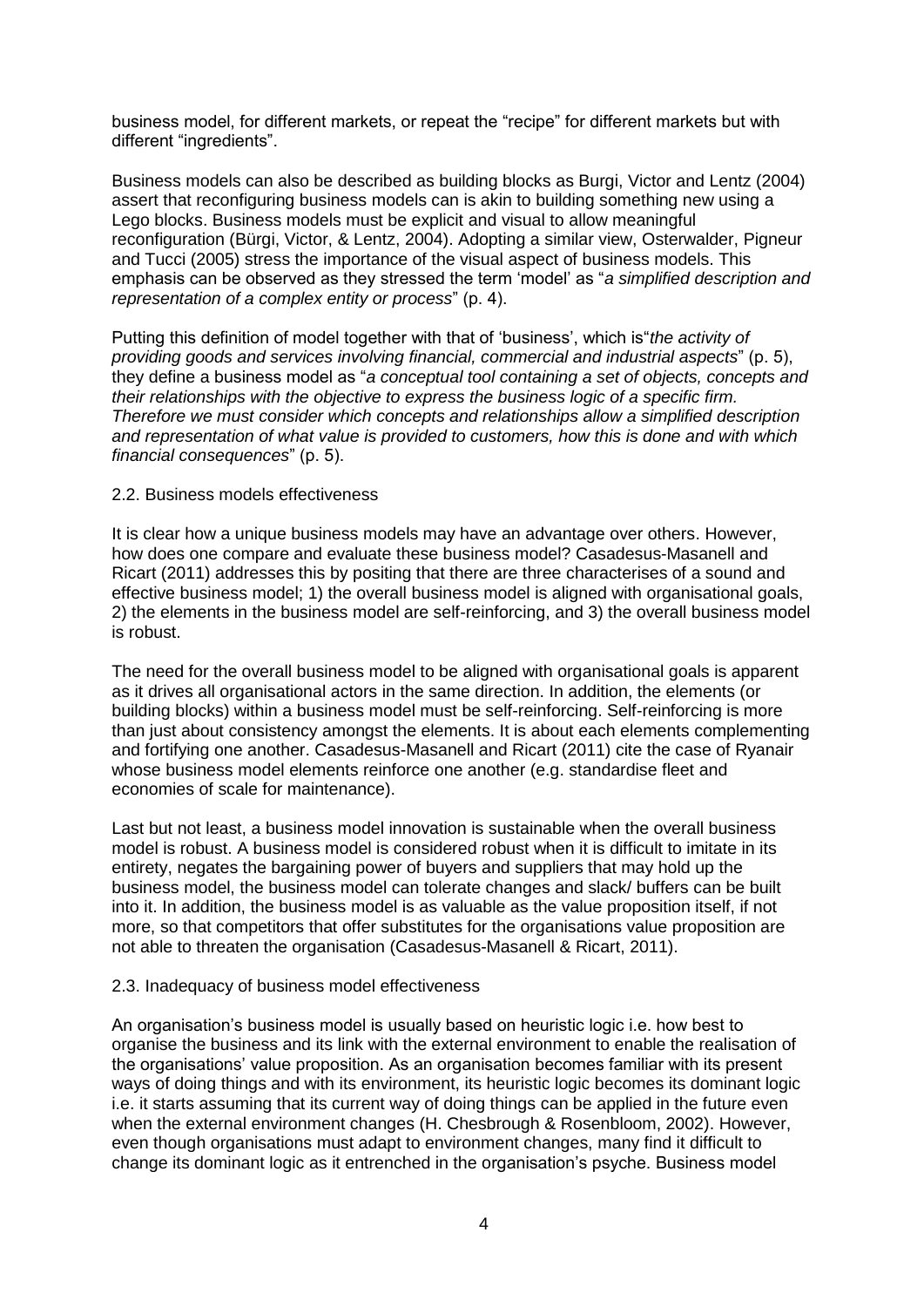innovation occurs when organisations are able to revise their dominant logic (including beliefs and norms) to cater and adapt to changes within the environment.

# **3. Business Model Innovation**

The importance of business models in innovation is emphasised by Casadesus-Masanell and Ricart (2010) when they state that, "*Much of the recent managerial literature on innovation is concerned with altering business models*" (p. 212). George and Bock (2010) asserted that understanding and developing sound business models are imperative in innovation-driven sectors and industries.

Chesbrough (2007, p. 12) reasons that a "*better business model often will beat a better idea or technology*". He rationalises this by asserting that a relatively high-value and high priced technology will most likely earn organisations profits (assuming competitors do not), however customers may not want to pay a high price for the new technology. But yet at the same time, organisations that make the technology open will not be able to capture or appropriate the value created. Thus, a business model innovation is a better alternative to product/ service or technology innovation.

Osterwalder and Pigneur (2010) asset that business model innovation achieves four general goals; i) satisfy a market and fulfilling unanswered market need (e.g. GrameenBank) , ii) bring to market new technologies, product or services or even to exploit existing intellectual property (e.g. Nespresso, Xerox Model 914), iii) improve or disrupt an existing market (e.g. Ryanair, Amazon), and iv) to create entirely new markets based on an entirely new business (e.g. Google, Visa).

Although there are many perspectives on business models, we argue these varied perspectives are usually comparable to one of the three key perspectives of business models; aggregator/ mediator perspective, activity system design perspective and the reconfiguration perspective.

## 3.1. Aggregator-mediator perspective

The aggregator/ mediator perspective is an abstract notion of business model innovation that stems from early research into business model innovation that sees it as both an enabler and vehicle for innovation. For example, Teece (2010) states a business model innovation is the result of all other innovation, in addition to technology. For example, the principle of the 'Long Tail' demonstrates how technology has changed business models of some organisations who are now able sell a broader range of goods in low volumes (Anderson, 2008). This is because the virtual world is not limited by the same constrains in physical world that restrained old brick-and-mortar businesses (Anderson, 2008). The 'long tail' exemplifies Teece's (2010) claim that business models play a dual role in reflecting (aggregating) and then facilitating other forms of innovation (e.g. technology). There is a reinforcing element at play as an innovative business model affects other forms of innovation and vice versa (D. J. Teece, 2010).

Another view of business model innovation is its role in mediating factor between technology and its commercialisation. Chesbrough and Rosenbloom (2002) used the case of Xerox to exemplify how Xerox changed its dominant logic and hence its business model to cater for a new technology and to overcome the constraints that came with it, in driving the new value proposition to new market segments.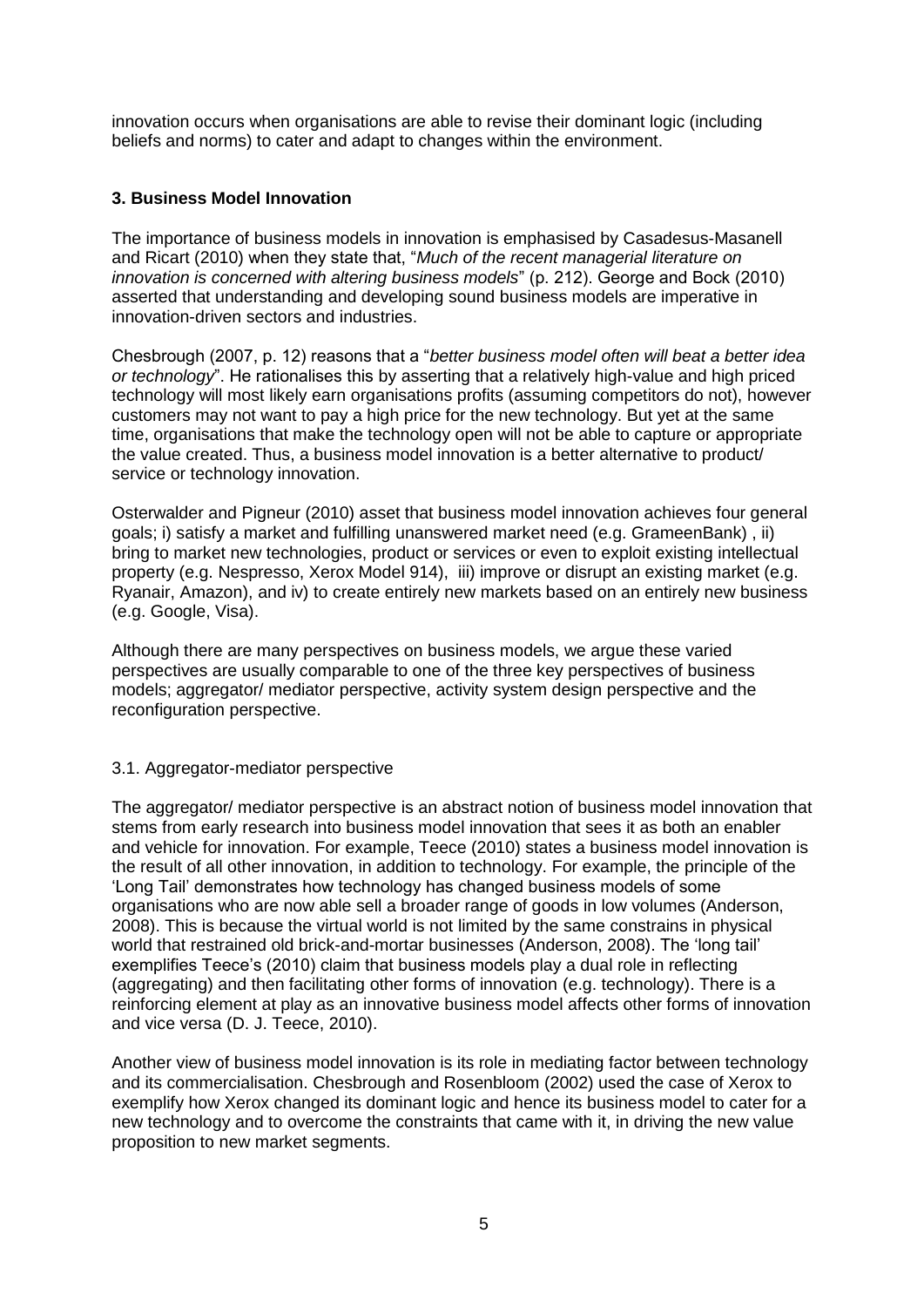Xerox (called Habloid at that time) changed its business model to cater for a new 'dry' (those that are prevalent at present) desk-top printer technology, called Model 914, in the 1980s (H. Chesbrough & Rosenbloom, 2002). Prior to the advent of Model 914, printers were sold outright to customers, for a modest margin, who also paid for other supplies such as ink and paper at a considerable mark-up with other vendors involved in servicing the printers. However, the production of the Model 914 was significantly more expensive than the present printers at that time and was a riskier proposition for potential customers. Xerox changed its business model by offering the printer on lease, charging customers a nominal price for the machine (H. Chesbrough & Rosenbloom, 2002).

In addition, to shift the risk from the customer to the Xerox themselves, Xerox charged customers a very low rate (4 cents) for each print out after the first 2000 copies each month and allowed customers to cancel the lease with a 15-day notice (H. Chesbrough & Rosenbloom, 2002). This new value proposition required Xerox to change its dominant logic and business model that was present in the printing industry at that time. Xerox was rewarded for this innovation as customers used the printer more than was envisaged and Xerox grew by 41 per cent in the next 10 years (H. Chesbrough & Rosenbloom, 2002). The lessons learned from Model 914 enabled Xerox to spin-off companies such as 3Com to market technologies that would have been potentially orphaned if left within Xerox as these technologies did not fit its overall strategy (H. Chesbrough, 2010b).

#### 3.2. Activity system thematic design perspective

The activity system design perspective is a view that business model innovation is derived from a specified number of themes. A system is the interconnectivity and linkages amongst components that determine the dynamics and patterns of behaviour (Afuah & Tucci, 2003; Senge, Kleiner, Roberts, Ross, & Smith, 1994), whilst "activities" are functional and/ or taskorientated endeavours (Zott & Amit, 2010). Thus, Zott and Amit (2010) assert that an "activity system" is the network of activities within an organisation (e.g. operations, training and development, budgeting, sales and service) that take place to create and capture value (H. Chesbrough & Rosenbloom, 2002; H. W. Chesbrough & Appleyard, 2007).

Amit and Zott (2012) assert that business model innovation, is not a 'black box' as intimated by the aggregator/ mediator perspective, and can occur through changing i) the activity system content ("what"), ii) activity system structure ("how") and ii) activity system governance ("who"). Activity system content is the activities within the business model. Business model innovation may occur by including new and novel activities into the business model (Amit & Zott, 2012). As mentioned, some organisations may involve new *content* (activities) through backward or forward integration. An example includes IBM, who included services in its business model to complement its hardware business (Amit & Zott, 2012).

Change in *structure* may involve linking and/ or reconfiguring the linkages between activities, which they refer to as an "activity system". Business model innovation may occur by changing the linkages and also the sequence of the activities. For example, IBM, in addition to adding new content also change the sequence of its activities by establishing its service activities as the lead for its businesses. In another example, Amit and Zott (2012) cite Priceline.com, an online travel agent that has established links with airlines, travel reservation and credit card companies. However instead, of offering customers what providers had to offer, Priceline.com reconfigured the sequence of the process by allowing customers to post their holidays at a desired price for sellers to accept.

Business model innovation may also occur through the change in activity system *governance* by changing the role of the party performing the activity. Amit and Zott (2012) cites the use of a franchising model compared to complete ownership as one of the many ways that organisations may be able to innovate their business model through changing the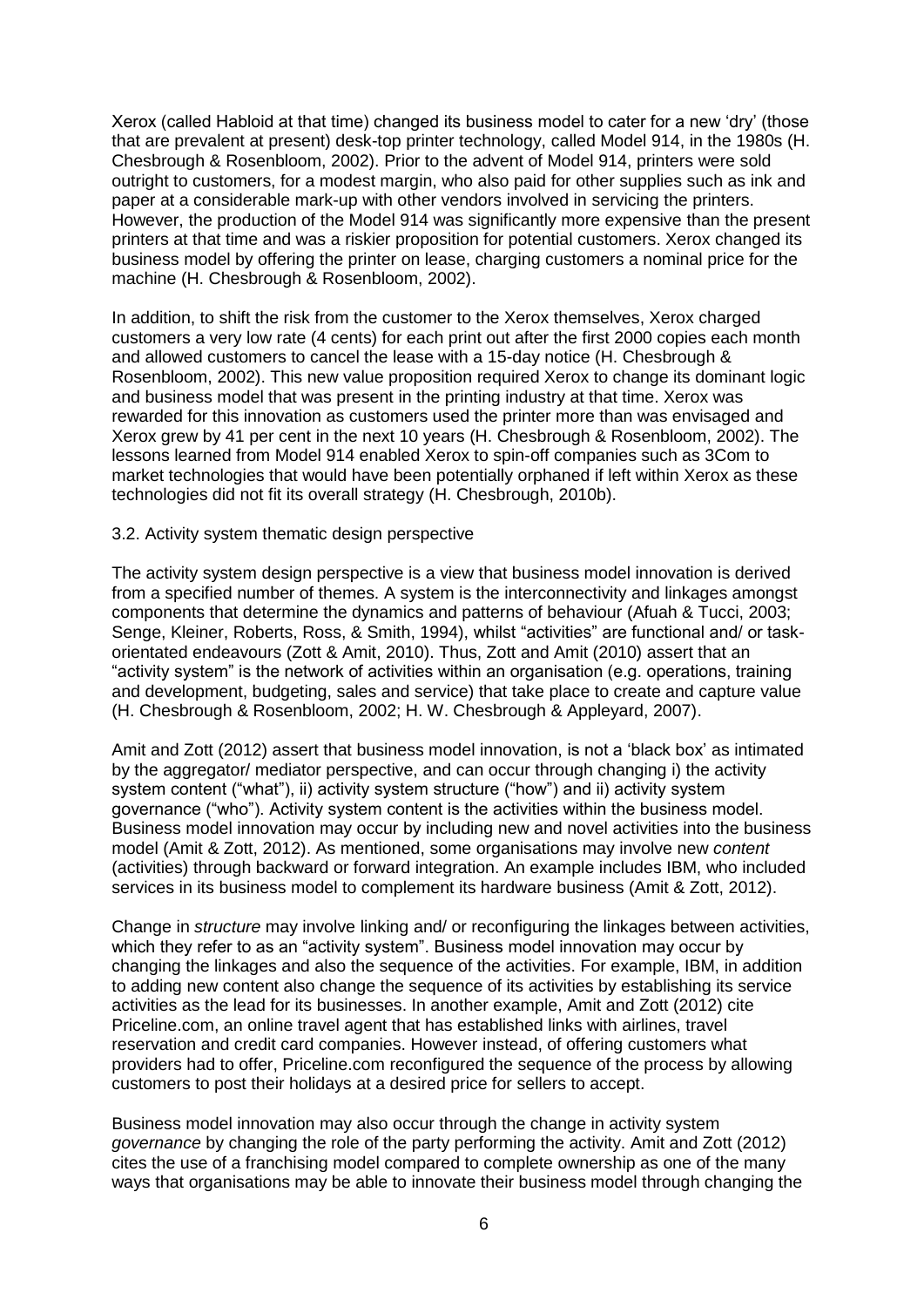way activities are governed. Zott and Amit (2010) cite the case of peer-to-peer lending organisations such as Lender Club, Zopa and Prosper to illustrate how three design elements may be involved when designing a new business model. For example, these organisations considered whether they would include a secondary market in their business model (similar to derivatives, or instruments to hedge risk), which is an activity system content consideration. In addition, they also had to consider how to match and link lender and borrower in terms of the system algorithm to implement (similar to dating sites matching potential couples based on biographical attributes and stated preferences), which is a activity system structure issues. Finally, these organisations also had to decide who would undertake the risk assessment of the borrower, which is an activity system governance issues. Amit and Zott (2012) stressed that the interdependencies of elements within a business model is critical in ensuring that the business model is sound.

The activity system perspective is based on the concept of design, a similar notion espoused by Osterwalder and Pigneur (2010). Design is the action that changes the activities and its linkages in the business model. The design of a business model is the activity of 'figuring out', implementing and refining a business model (D. J. Teece, 2010). Zott and Amit (2010) assert that successful business model innovation are based on design elements and design themes. The design themes posited by Zott and Amit (2010) are similar to Osterwalder and Pigneur's (2010) articulation of business model archetypes, as the design themes depict the central benefit of the business model. Amit and Zott (2012) assert that business model innovation truly materialises when four other considerations are included in the business model. These value drivers are i) novelty, ii) lock-in, iii) complementarities, and iv) efficiency. Each of these value drivers can be applied to each design element discussed above.

Novelty is the newness of a new activity adopted (activity system content), new ways of linking and sequencing activities (activity system structure), and/ or new ways of controlling activities and its interconnections (activity system governance). Zott and Amit (2010) cite the example of Apple in applying novelty in its activity system content, through the design of new music players and smart phones, in addition to its traditional business domain in computing products.

Another design theme is lock-in. Lock-in occurs when increases the switching cost of customers and/ or involved enhanced incentives for a customer to stay with the organisation (Amit & Zott, 2012). For example Nespresso locked in customers by developing its low-cost espresso maker to only work with Nespresso coffee capsules. Another example is Facebook. Users of Facebook face strong impediments to switch as most users and members have already commited a lot time and effort to personalise their webpage (Amit & Zott, 2012).

The third design theme is complementarities. Complementarities involve include valueenhancing services or products to the core offering. For example, commercial banks usually offer a broad range of complementarity products such as insurance (e.g. home and personal insurance) and wealth management (Zott & Amit, 2010). Another example involves eBay in its acquisition of PayPal, the online payment company, to facilitate the transactions of buyers and sellers on eBay.

The final design theme value-driver is efficiency. Amit and Zott (2012) cite the example of Wal-Mart's business model of creating warehouse hubs and the use of sophisticated technology to increase the efficiency of its logistics operations. Efficiency, in addition to reducing transaction cost, can also be a result of backward and forward integration, as organisations have more discretion and power to change operations and logistics.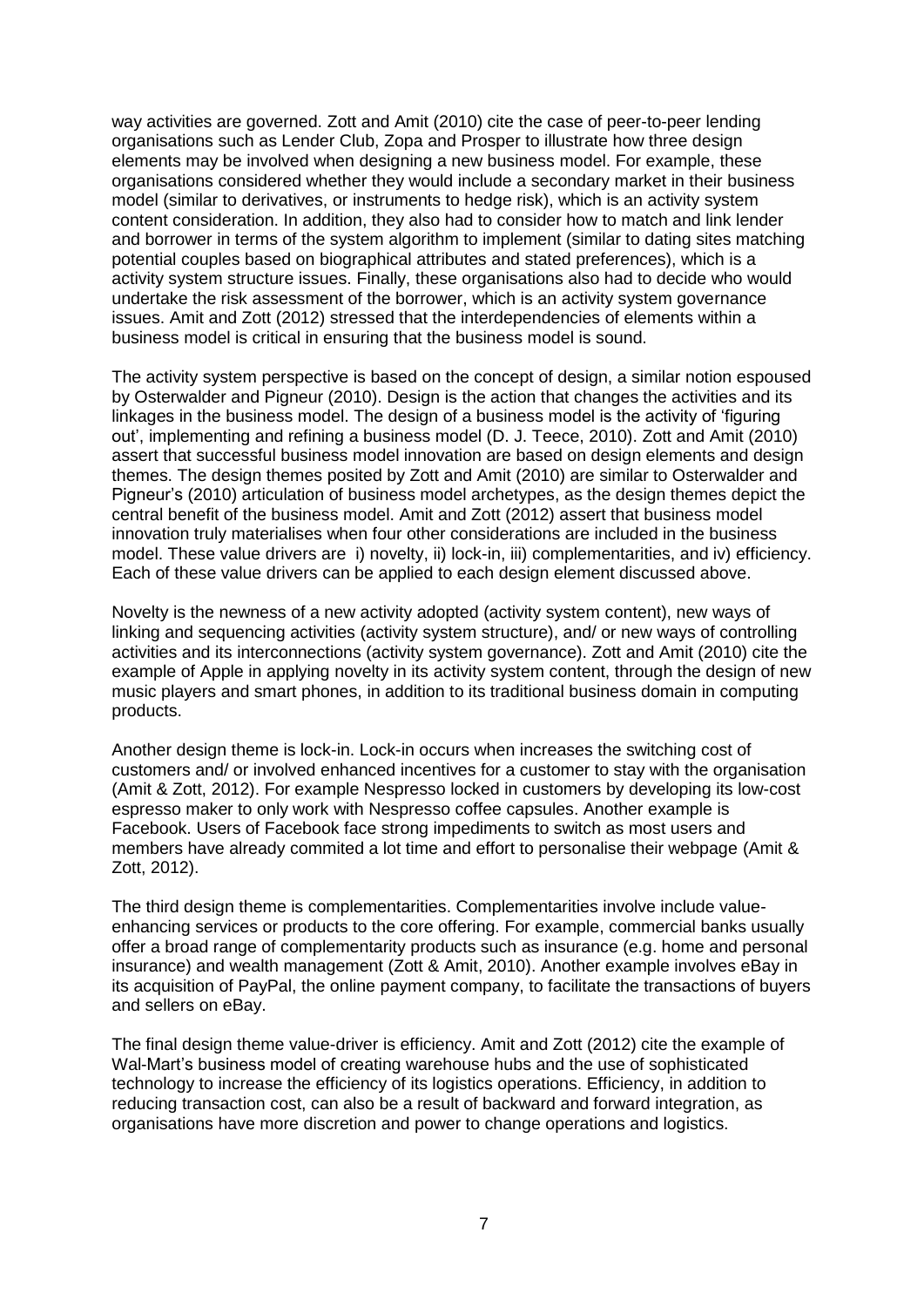### 3.3. Building-blocks reconfiguration perspective

The reconfiguration perspective views business model innovation as a set of changes that makes a business model distinctive. Santos, Spector and Van der Heyden (2009) argue that technology (i.e. Chesbrough & Rosenbloom, 2002) does not need to be an impetus of business model innovation nor does it need be a grand design (i.e. Zott & Amit, 2010). New technologies may or may not lead to business model innovation (H. Chesbrough, 2010b) nor do business model innovation require complete change. The former is an assertion that Chesbrough (2010) recognised as he posited, "*a mediocre technology pursued within a great business model may be more valuable than a great technology exploited via a mediocre business model*" (p. 1). Business model innovation provides organisations with the opportunity for strategic renewal, such as lean value creation (Browning & Sanders, 2012).

In addition, based on their definition of business model as a configuration of activities, Santos, Spector and Van der Heyden (2009) thus define business model innovation as a "*reconfiguration of activities in the existing business model of a firm that is new to the product/ service market in which the firm competes*" (p. 14). They assert the reconfiguration involves the following:

- 1. Relinking: changing the organisation interfaces with its various organisational units with its external partners.
- 2. Repartitioning: changing the boundaries in which organisational units and external partners perform their activities (these may be institutional, physical or cultural).
- 3. Relocating: changing the physical (or cultural and institutional) location and proximity of organisational units and its external partners.
- 4. Reactivating: changing the set of activities that are undertaken by the organisational units and/ or its external partners.

Table 1 illustrates a typology of business model innovation in reconfiguring an organisation's operations.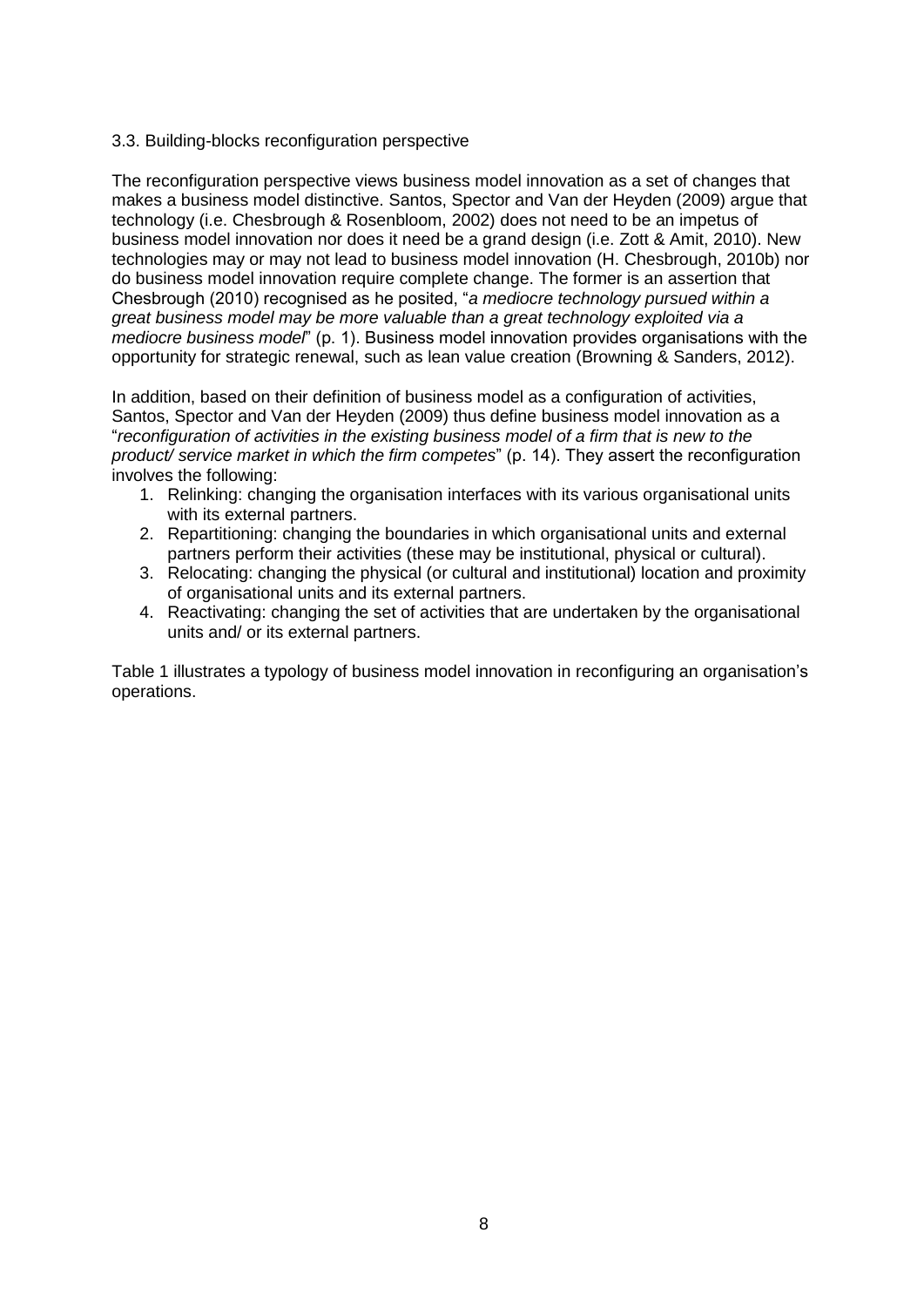| <b>Classification</b>                                                                                                                   | <b>Type</b>    | <b>What changes?</b>                                                                       | <b>Examples</b>                                                                                  |
|-----------------------------------------------------------------------------------------------------------------------------------------|----------------|--------------------------------------------------------------------------------------------|--------------------------------------------------------------------------------------------------|
| Relinking: altering<br>the linkages                                                                                                     | Re-governing.  | The governance of<br>transaction among                                                     | An arms-length relation<br>with a supplier becomes                                               |
| between units                                                                                                                           |                | units.                                                                                     | an alliance.                                                                                     |
| performing activities.                                                                                                                  | Re-sequencing. | The order in which<br>activities are<br>performed.                                         | Design and procurement<br>activities become mutually<br>reciprocal instead of<br>sequential.     |
| Repartitioning:<br>altering the<br>boundaries of the<br>focal firm by moving<br>activities and the<br>units that perform<br>activities. | Insourcing.    | Moving inside<br>activities that were<br>once performed<br>outside the focal<br>firm.      | A manufacturer opens its<br>own retail stores to<br>supplement its dealers.                      |
|                                                                                                                                         | Outsourcing.   | Moving outside<br>activities that were<br>once performed<br>inside.                        | A firm outsources its<br>information technology<br>activities.                                   |
| Relocating: altering<br>the (physical,<br>cultural and<br>institutional) location<br>between units<br>performing activities.            | Off-shoring.   | Moving activities<br>from a unit in the<br>firm's home<br>country to a foreign<br>country. | A bank moves back-office<br>activity to a foreign<br>subsidiary                                  |
|                                                                                                                                         | On-shoring.    | Moving activities<br>from a foreign<br>country into the<br>home country of<br>the firm.    | A call centre is moved<br>back to the original home<br>country.                                  |
| Reactivating:<br>altering the set of<br>activities performed<br>by the firm.                                                            | Augmenting.    | Adding a new<br>activity in the firm.                                                      | A free give-away<br>newspaper includes/ adds<br>people to hand out the<br>paper at subway stops. |
|                                                                                                                                         | Removing.      | Removing an<br>activity from the<br>firm.                                                  | An airline removes<br>cooking hot meals from its<br>service.                                     |

**Table 1: Typology of business model innovation: Reconfiguring a firm's activities (Santos, Spector, & Van der Heyden, 2009)**

Some of the reconfiguration activities, specifically reactivating and relinking, in Table 2 are exemplified in the case of Taco Bell. Taco Bell implemented an initiative named 'K-minus' (Schlesinger, Delong, & Applegate, 2001). This initiative involved Taco Bell centralising of its cooking (i.e. food preparation, cooking and cleaning) which was transferred to its headquarters leaving its restaurants to just reheat the food as they were delivered to the restaurant. This initiative enabled Taco Bell to gain from economies of scale and the quality of the food increased due to standardisation (Santos et al., 2009). This was achieved by removing the cooking activities from the restaurants, and augmenting the role of headquarters, while at the same time, re-governing and re-sequencing the activities (Santos et al., 2009).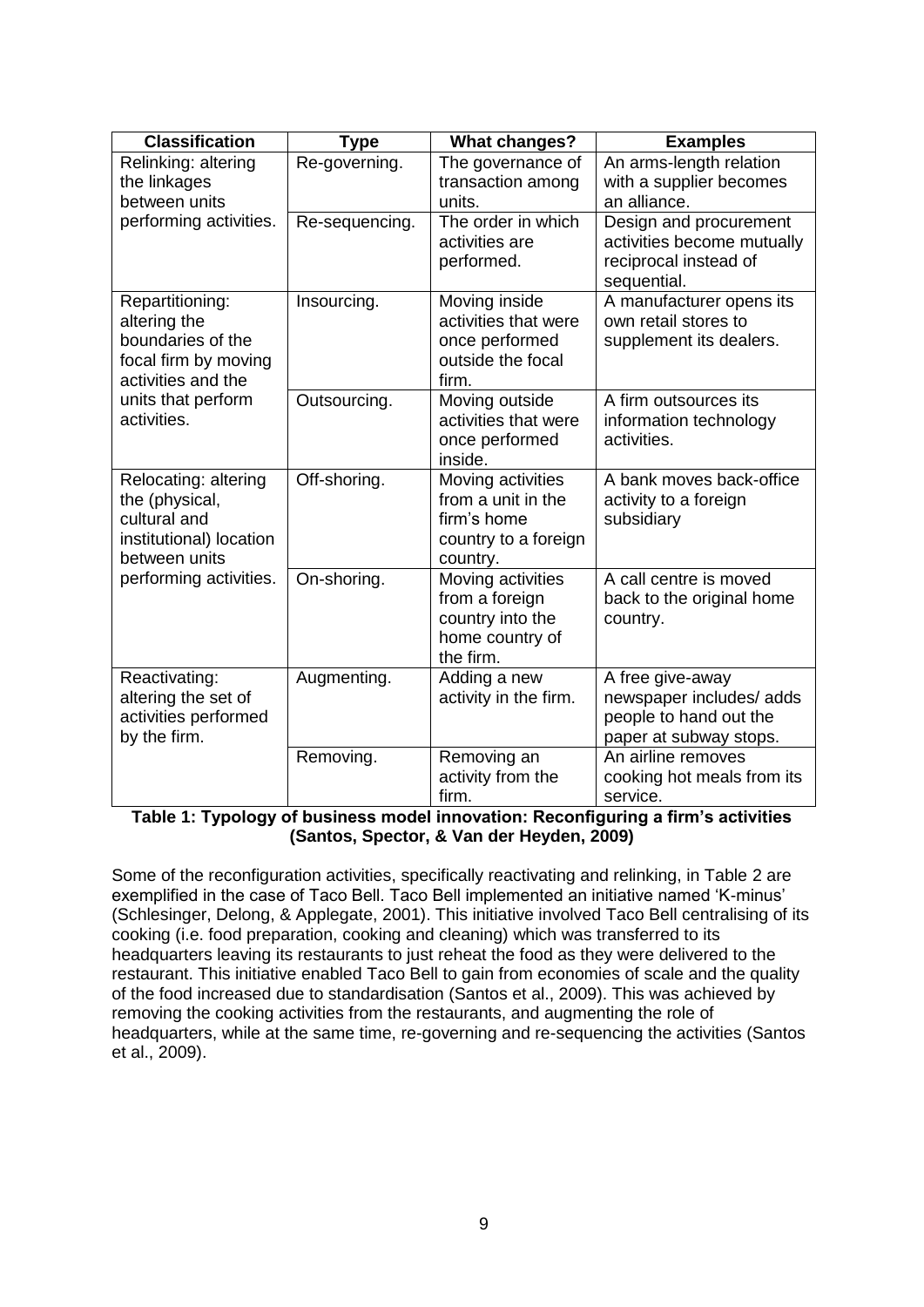# **4. Foundations**

This section identifies the theories and concepts that underpin the perspectives in business model innovation. Table 2 contains a summary of the underpinning for each of the perspective, although it does not suggest a precise mapping between each perspective and a corresponding group of theories/ concepts. The mapping is only indicative.

| <b>Perspectives</b>                      | <b>Foundations</b>                                                                                                                                                                                                                                                                     |                                                                                                                           |  |
|------------------------------------------|----------------------------------------------------------------------------------------------------------------------------------------------------------------------------------------------------------------------------------------------------------------------------------------|---------------------------------------------------------------------------------------------------------------------------|--|
| Aggregator/ mediator<br>(conceptual)     | Dominant logic and narrative (Magretta, 2002)<br>Experimentation (H. Chesbrough, 2010a)                                                                                                                                                                                                | resource-based<br>Pisano<br>య<br>පි<br>®<br>and<br><b>Dynamic capabilities</b><br>Š<br>$\overline{N}$<br>(Barney,<br>view |  |
| Activity system design<br>(themes-based) | Open innovation (H. Chesbrough, 2006)<br>Business process improvement (Davenport &<br>Short, 1990)<br>Value chain (Porter, 1985),<br>Social exchange theories (Blau, 1964).<br>Transformational change (Hope Hailey &<br>Balogun, 2002)                                                |                                                                                                                           |  |
| Reconfiguration<br>(building blocks)     | Transaction cost (D. Teece, 2007)<br>Core competencies and rigidities (Johnson,<br>Whittington, & Scholes, 2011; Prahalad & Hamel,<br>1990),<br>Horizontal integration and coupling (Daft, 1978;<br>Daft, Murphy, & Willmott, 2010)<br>Organisational justice (Greenberg, 1987, 1990). |                                                                                                                           |  |

**Table 2: Foundations of Business Model Innovation**

4.1. Foundations of the aggregator/ mediator perspective

The aggregator/ mediator perspective is a narrative (story) of how an organisation makes money (Magretta, 2002). It is the narrative shapes the way the organisation continues to seek new ways to thrive. In addition, Chesbrough (2010) states that the 'soft' aspects of organisations are crucial for business model innovation especially in terms of an organisational climate of experimentation, which in turn is influenced by organisational leadership. He claims successful innovation lies in the ability of organisations to experiment. Business models are a form of heuristic logic and a proto-strategy that must be tried and tested in order to learn whether it works. In addition he claims that experimentation must be accompanied with effectuation, in that organisations must be willing to act through prototyping and simulations. Last but not least there must be effective organisational leadership with power and influence to not only enact the change but also be the first to be seen taking the first leap forward.

4.2. Foundations of the activity system design perspective

The theme-based activity system design perspective is underpinned by the theories/ concepts of open innovation (H. Chesbrough, 2006), business process improvement (Davenport & Short, 1990) and the value chain (Porter, 1985), social exchange theory (Blau, 1964) and transformational change (Hope Hailey & Balogun, 2002). Business models have a better chance of innovation when organisations adopt an open innovation approach and take advantage of resources and partners that have complementary core competencies (H. Chesbrough, 2006). In addition , business process improvement and the value chain aids organisations in identifying and aligning key activities that create and capture value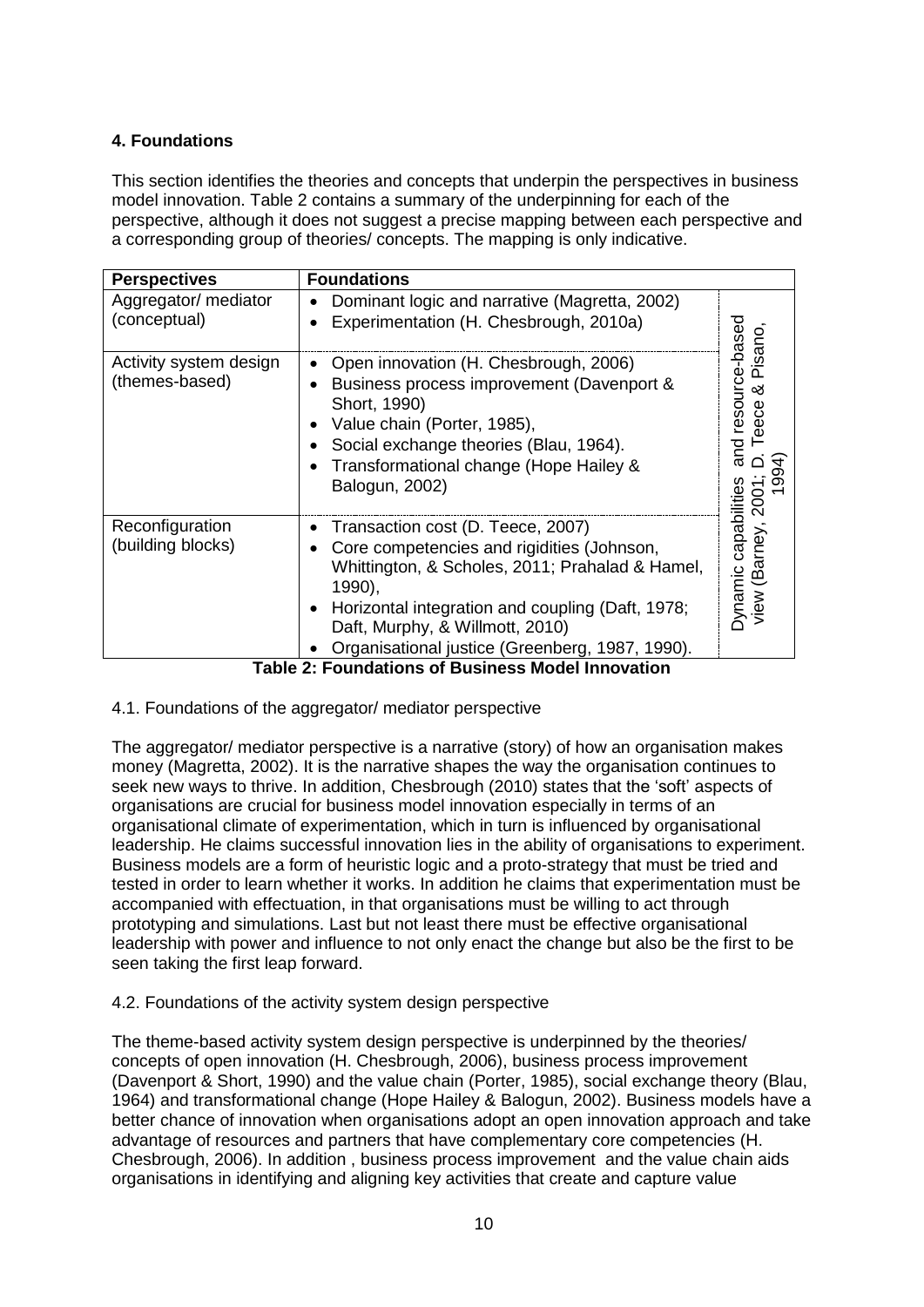(Davenport, 1992; Porter, 1985). Zott and Amit (2010) claim that at the most granular level it is organisational actors that actually make a business model effective. The social relationships that actors have with one another improves the effectiveness and efficiency of the process, and also minimises risks that may be inherent with an activity system (Zott & Amit, 2010). Transformational change is also critical as it is a form of change that is wide and deep in scope involving many parts of an organisation and also including behaviours and culture, and its generally undertaken swiftly (Hope Hailey & Balogun, 2002; Senior & Swailes, 2010). These foundations of business model innovation relies not just on organisational-based transactional activities but also social relationships amongst actors and individuals (Blau, 1964; Zott & Amit, 2010).

### 4.3. Foundations of the reconfiguration perspective

The reconfiguration perspective articulates the actions that need to be performed. Santos, Spector and Van der Heyden (2009) posit that the issues are in relation to the transaction cost theory (D. Teece, 2007), core rigidities (inverse of core competencies) (Johnson et al., 2011; Prahalad & Hamel, 1990), horizontal integration and coupling (Daft, 1978; Daft et al., 2010), and organisational justice (Greenberg, 1987, 1990). Organisations may innovate by undertaking forward and/ or backwards integration by absorbing activities into the organisation and thus lowering transaction cost (Zott & Amit, 2010). Transaction cost economics establishes that transaction costs generally do decline as activities are brought under one organisation (Zott & Amit, 2010). In addition, transformational change also involves changing competencies within organisational units undergoing business model innovation. Organisations must be adept in changing the core competencies of the organisational unit(s) as new activities may involve new capabilities (Prahalad & Hamel, 1990). However, this potentially presents a challenge to present core competencies as it may become core rigidities as employees may find it difficult to acquire new skills and competencies (Johnson et al., 2011).

Santos, Spector and Van der Heyden (2009) also suggest that in terms of new business model implemented by a corporate parent, opportunities may be identified by integrating some activities between strategic business units horizontally. Strategic business units in different industries may be able complement one another (Daft et al., 2010). However, if horizontal integration is not the optimum form, strategic business units must be allowed to work with one another in a loose coupling form with a significant degree of autonomy. Corporate parent should not dictate the governance model as it needs to provide the strategic business units *creative space* to work out for themselves how best to implement the new business model.

Corporate parents can and should play a significant role in ensuring fair governance. It should ensure that organisational justice is perceived, specifically in terms distributive and procedural justice (Santos et al., 2009). Distributive justice concerns corporate parents balancing the fairness in terms of equality and equity, treating strategic business units equally but at the same time providing resources to those that are indeed in need of resources (Greenberg, 1990). Distributive justice is enhanced if procedural justice is also perceived, in the form of corporate parents acting in due process in terms of policies but also engaging with strategic business units to participate in decision making (Greenberg, 1990).

#### 4.4. Dynamic capabilities and the resource-based view

The most fundamental theory that underpins business model innovation dynamic capabilities, which is an organisational theory that stems from the resource-based view of strategic management (Barney, 2001; D. Teece & Pisano, 1994). Dynamic capabilities underpin organisational competences that enable organisations in "*appropriately adapting, integrating, and re-configuring internal and external organizational skills, resources, and*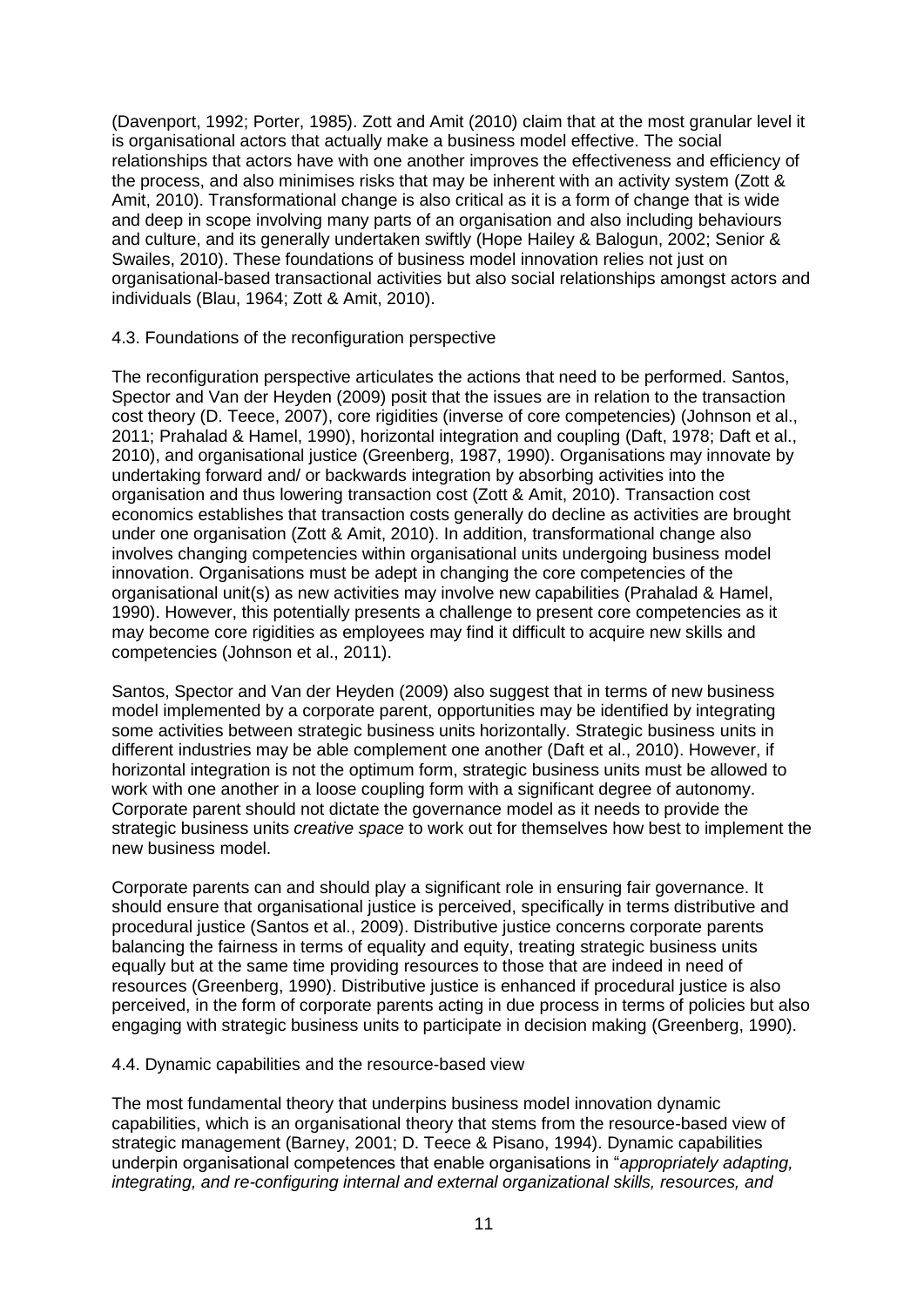*functional competences toward changing environment*" (Teece and Pisano, 1994, p. 537). Whilst dynamic capabilities are usually articulated as 'soft-skills' and are tacit by nature, they can be translated into organisational artefacts such as policies and processes, specifically via human resource management practices. Dynamic capabilities are pervasive and critical in all aspects of organisations. Its value is mostly keenly observed and valued in business model innovation (D. Teece & Pisano, 1994; D. J. Teece, 2010). Dynamic capabilities enable organisations to enhance their reconfiguration skills in developing new business models and also assist organisations in moulding and governing its evolutionary fitness in shaping the business to adapt to the business environment and the organisational ecosystem (D. J. Teece, 2010).

Santos, Spector and Van der Heyden (2009) observes that spin-offs (i.e. corporate venturing) in relation to new business models can be performed under a corporate banner although with a significant degree of autonomy (that does not amount to a spin-off and/ or corporate venturing). Business model innovation also involves unbundling the organisation (Hagel & Singer, 1999). Corporations nonetheless need to create a conducive environment for this to take place (Santos et al., 2009). Thus there are business model innovations that can takes place in new enterprises, corporate spin-offs and as new strategic business units with modest control from a corporate parent. Organisation, which may have a number of strategic business units and thus business models, must be able to balance both evolutionary and revolutionary change – organisations they must be ambidextrous (Tushman & O'Reilly, 1996).

### **5. Conclusion**

Business model innovation are a source of competitive advantage. Organisations must continuously reinvent their business models (although some business models may not be protected by patents) (D. J. Teece, 2010). Business model innovation is a key competitive factor for all organisations. Teece (2010) assert that new and innovative business models must be underpinned by systems and processes that are difficult to replicate, should have a significant degree opacity and organisations must be willing to cannibalise its existing business models, products, services and technologies.

This paper has presented three seminal perspectives on business model innovation. It has also identified the key theoretical and conceptual foundations of each perspective. These findings allow future researchers to identify how these theories interact with one another in explaining business model innovation. Potential direction for future research may also include the role of ecosystems and networks (Kanter, 2012; Tidd & Bessant, 2010). Business model innovation is only effective if an organisation has clarity of its network and ecosystem.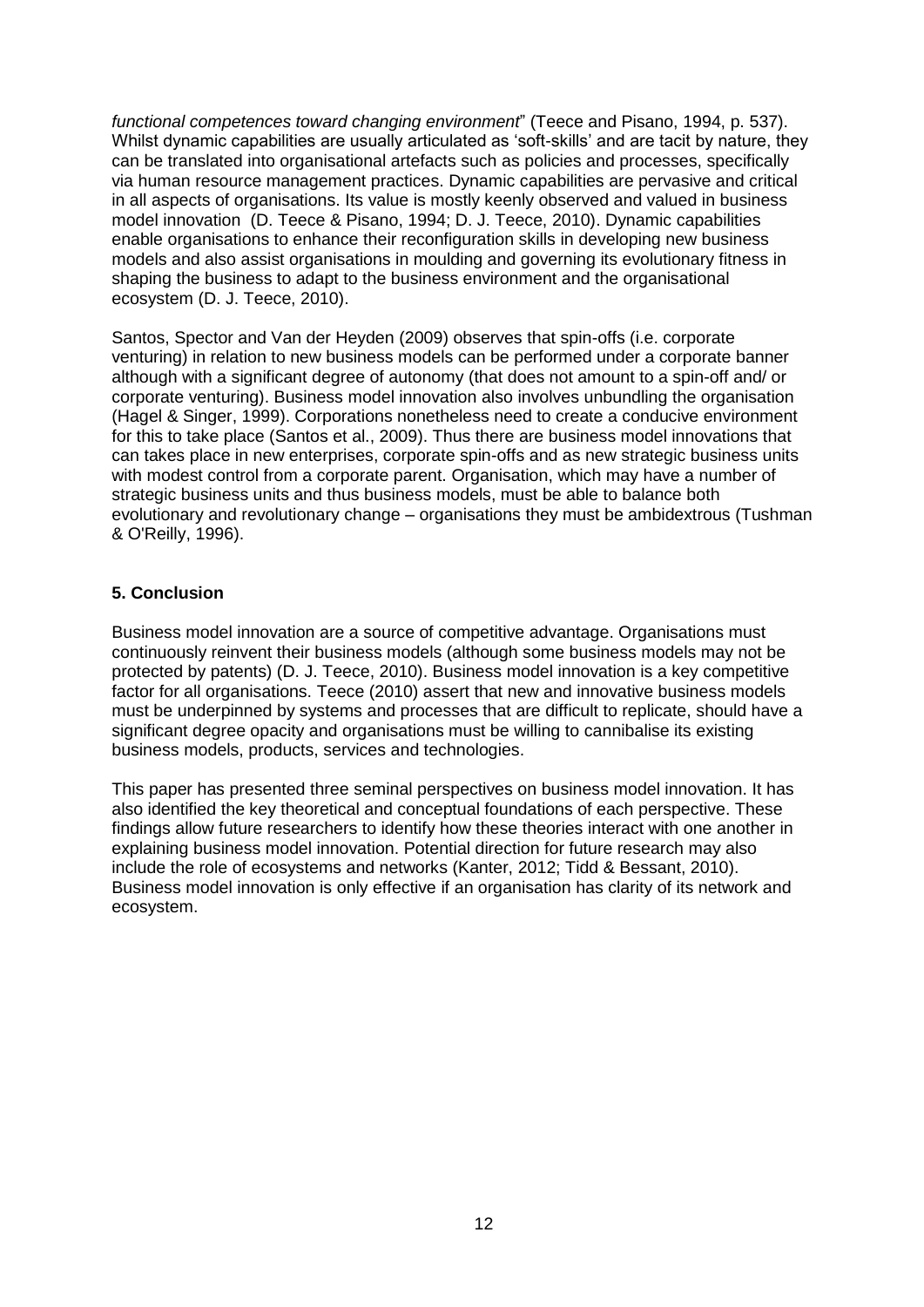#### **References**:

- Afuah, A., & Tucci, C. (2003). *Internet Business Models and Strategies*. Boston: McGraw-Hill.
- Amit, R., & Zott, C. (2012). Creating value through business model innovation. *MIT Sloan Management Review, 53*(3), 41-49.
- Anderson, C. (2008). *The Long Tail: Why the Future of Business is Selling Less of More*. New York: Hyperion Books.
- Baden-Fuller, C., & Morgan, M. S. (2010). Business models as models. *Long Range Planning, 43*(2), 156-171.
- Barney, J. B. (2001). Is the resource-based "view" a useful perspective for strategic management research? Yes. *Academy of Management Review, 26*(1), 41-56. doi: 10.2307/259393
- Blau, P. M. (1964). *Exchange and Power in Social Life*. New Brunswick, NJ: Transaction Publishers.
- Browning, T. R., & Sanders, N. R. (2012). Can innovation be lean? *California Management Review, 54*(4), 5-19.
- Bürgi, P., Victor, B., & Lentz, J. (2004). Modeling how their business really works prepares managers for sudden change. *Strategy & Leadership, 32*(2), 28-35.
- Casadesus-Masanell, R., & Ricart, J. E. (2010). From strategy to business models and onto tactics. *Long Range Planning, 43*(2), 195-215.
- Casadesus-Masanell, R., & Ricart, J. E. (2011). How to design a winning business model. *Harvard Business Review*.
- Chesbrough, H. (2006). Open innovation: A new paradigm for understanding industrial innovation. In H. Chesbrough, W. Vanhaverbeke & J. West (Eds.), *Open Innovation: Researching a New Paradigm*. Oxford: Oxford University Press.
- Chesbrough, H. (2010a). Business model innovation: Opportunities and barriers. *Long Range Planning, 43*(2-3), 354-363.
- Chesbrough, H. (2010b). Business model innovation: Opportunities and barriers. *Long Range Planning, 43*(2), 354-363.
- Chesbrough, H. (2011). Why companies should have open business models. *MIT Sloan Management Review, Sloan Selection Collection Winter 2011*, 68-74.
- Chesbrough, H., & Rosenbloom, R. S. (2002). The role of the business model in capturing value from innovation: Evidence from Xerox Corporation's technology spin-off companies. *Industrial and Corporate Change, 11*(3), 529-555.
- Chesbrough, H. W., & Appleyard, M. M. (2007). Open innovation and strategy. *California Management Review, 50*(1).
- Daft, R. L. (1978). Dual-core model of organizational innovation. *Academy of Management Journal, 21*(2), 193-210. doi: 10.2307/255754
- Daft, R. L., Murphy, J., & Willmott, H. (2010). *Organization Theory and Design*. Singapore: South-Western – Cengage Learning.
- Davenport, T. H. (1992). *Process Innovation: Reengineering Work through Information Technology*. Cambridge, MA.: Harvard Business Press.
- Davenport, T. H., & Short, J. E. (1990). The new industrial engineering: Information technology and business redesign *Sloan Management Review, 31*(4), 1-30.
- Greenberg, J. (1987). A taxonomy of organizational justice theories. *Academy of Management Review, 12*(1), 9-22.
- Greenberg, J. (1990). Organizational justice: Yesterday, today, and tomorrow. *Journal of Management, 16*(2), 399-432.
- Hagel, J., & Singer, M. (1999). Unbundling the corporation. *Harvard Business Review, 77*(2), 133-141.
- Hope Hailey, V., & Balogun, J. (2002). Devising context sensitive approaches to change: The example of Glaxo Wellcome. *Long Range Planning, 35*(2), 153-178.
- Johnson, G., Whittington, R., & Scholes, K. (2011). *Exploring Strategy: Text and Cases* (9th ed.). Harlow, Essex: Financial Times Prentice Hall.